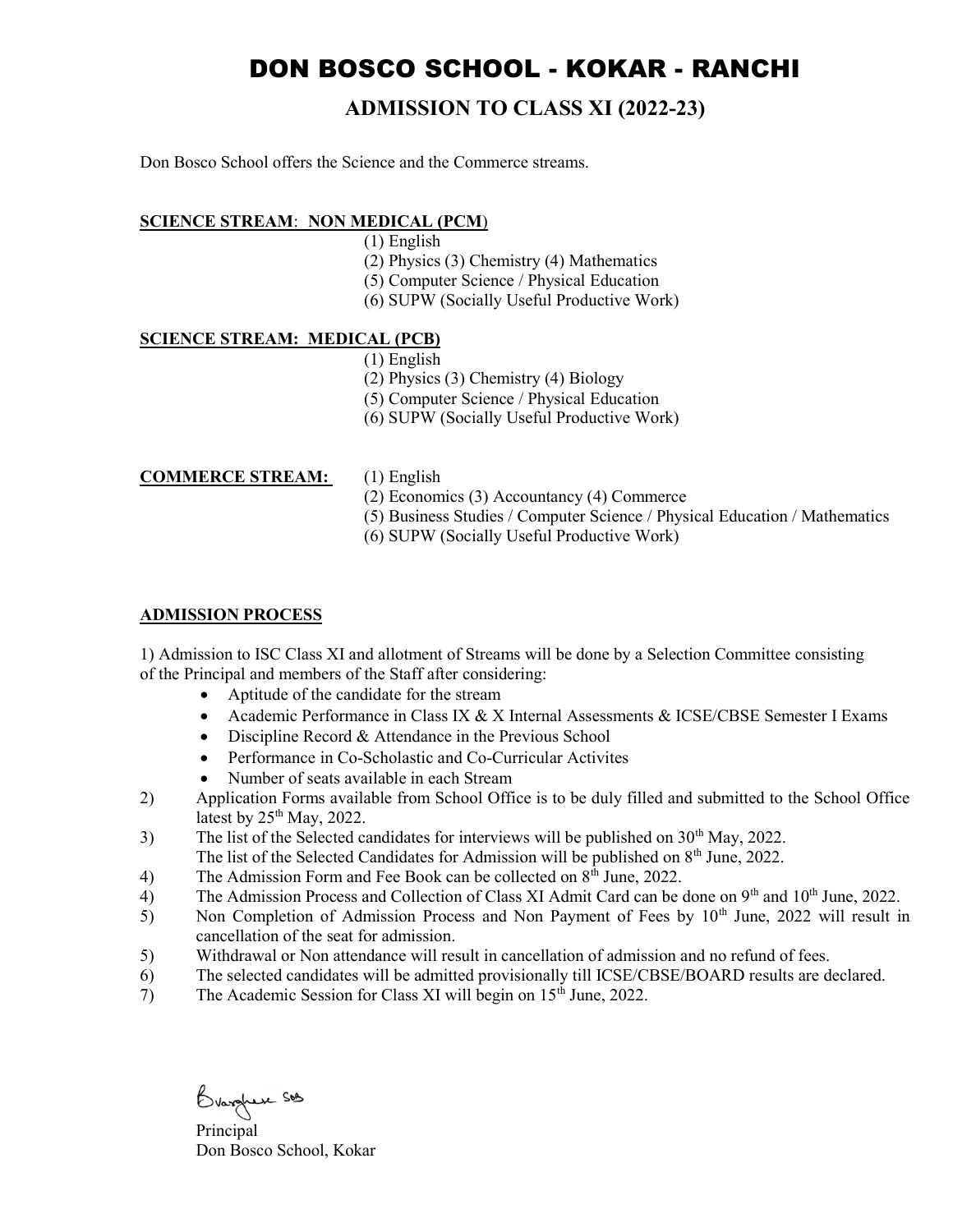## DON BOSCO SCHOOL - KOKAR - RANCHI APPLICATION FORM FOR ADMISSION 2022-2023

r  $\overline{\phantom{a}}$ 

Family Photograph (Father, Mother & child/children together in one photo)

(Paste)

Passport Size Photo of the Candidate

(Paste)

FOR OFFICE USE ONLY

Registration No.

ISC \_\_\_\_\_\_\_2022-23

(Fill the following in BLOCK letters)

| 1.  | Name of the Candidate:                          |  |                                         |  |       |  |      |  |
|-----|-------------------------------------------------|--|-----------------------------------------|--|-------|--|------|--|
| 2.  | Date of Birth:                                  |  |                                         |  |       |  |      |  |
| 3.  | Date of Birth in words:                         |  | Date                                    |  | Month |  | Year |  |
| 4.  | 5. GEN / SC / ST / OBC<br>Sex:                  |  |                                         |  |       |  |      |  |
| 6.  | Religion:                                       |  | If Christian, specify the Denomination: |  |       |  |      |  |
| 7.  | <b>Blood Group:</b>                             |  |                                         |  |       |  |      |  |
| 8.  | Mother Tongue:                                  |  |                                         |  |       |  |      |  |
| 9.  | Aadhar No. of the Candidate:                    |  |                                         |  |       |  |      |  |
| 10. | In which Class does the student seek admission: |  |                                         |  |       |  |      |  |
| 11. | Name of the School last attended:               |  |                                         |  |       |  |      |  |
| 12. | Father's Name:                                  |  |                                         |  |       |  |      |  |
|     | Designation:                                    |  |                                         |  |       |  |      |  |
|     | Office Address:                                 |  |                                         |  |       |  |      |  |
|     | Mobile No.:                                     |  |                                         |  |       |  |      |  |
|     | Aadhar No.:                                     |  |                                         |  |       |  |      |  |
| 13. | Mother's Name:                                  |  |                                         |  |       |  |      |  |
|     | Designation:                                    |  |                                         |  |       |  |      |  |
|     | Office Address:                                 |  |                                         |  |       |  |      |  |
|     | Mobile No.:                                     |  |                                         |  |       |  |      |  |
|     | Aadhar No:                                      |  |                                         |  |       |  |      |  |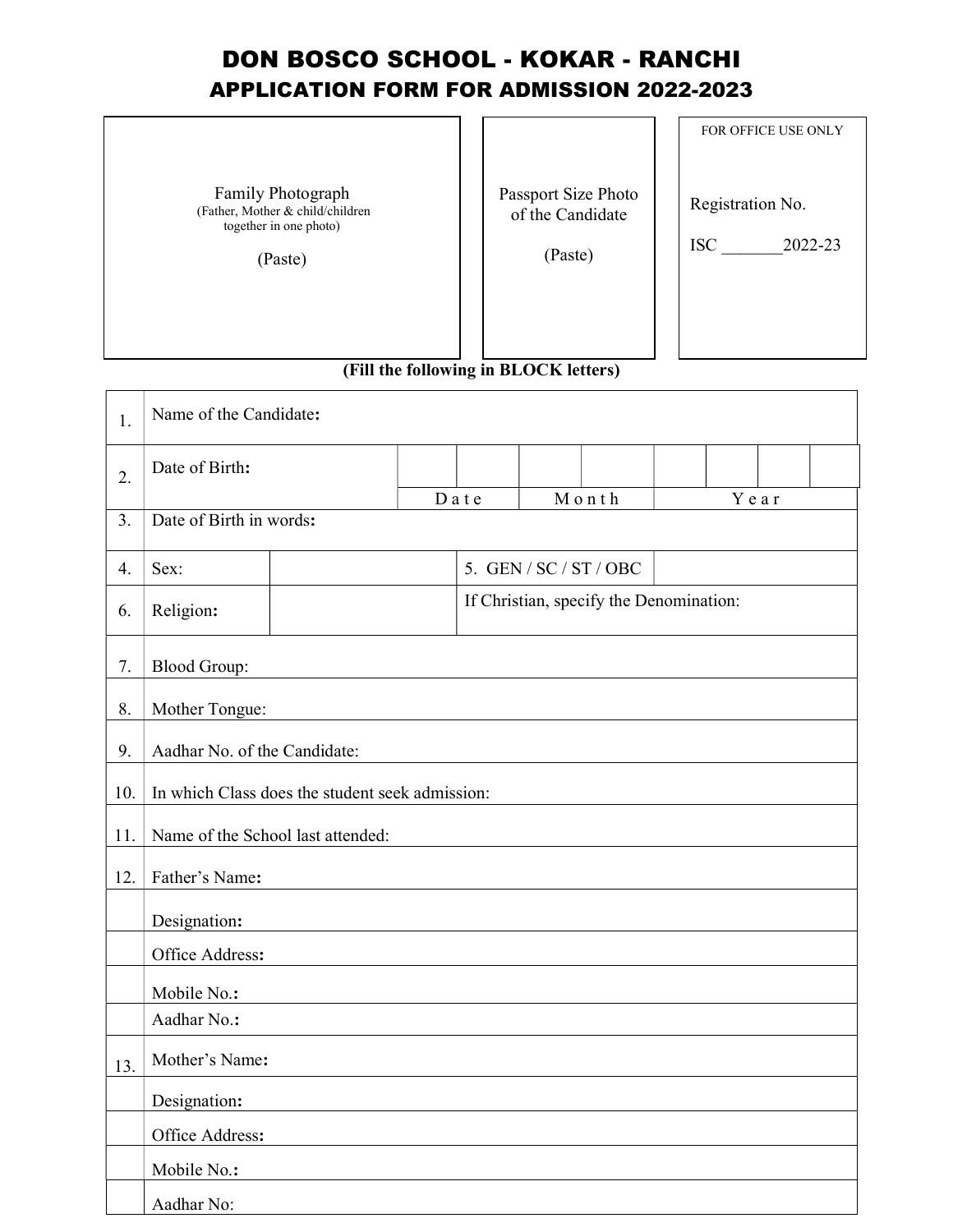|     | <b>Residential Address:</b>                                                              |
|-----|------------------------------------------------------------------------------------------|
| 14. |                                                                                          |
|     |                                                                                          |
|     |                                                                                          |
|     | Tel. / Mobile No.:                                                                       |
|     | <b>Permanent Address:</b>                                                                |
|     |                                                                                          |
| 15. |                                                                                          |
|     |                                                                                          |
|     | Tel. / Mobile No.:                                                                       |
|     |                                                                                          |
|     |                                                                                          |
| 16  | Is sibling (Real Brother/Sister) studying in Don Bosco School, Kokar? YES / NO           |
|     |                                                                                          |
|     |                                                                                          |
|     |                                                                                          |
| 17. | If candidate's Father/Mother is an Alumni of any Don Bosco School / College / Institute: |
|     | Name of the Institution:                                                                 |
|     |                                                                                          |
|     | Year of Studies:<br>Class / Course Completed:                                            |
|     |                                                                                          |
|     | Don Bosco Alumni Registration No:                                                        |
| 18. | Any Medical History:                                                                     |
|     |                                                                                          |
|     |                                                                                          |
| 19. | Any Loco-motor or learning disability / disorder present in the Candidate:               |

## **CERTIFICATE**

I/We hereby certify that the above information provided by me/us is correct and I/We understand that if the information is found to be incorrect or false, the ward shall be automatically debarred from selection /admission process without any correspondence in this regard. I/We also understand that the application / registration / short listing does not guarantee admission to my ward. I/We accept the process of admission undertaken by the school and I/we will abide by the decision taken by the school authorities.

 $\_$  , and the contribution of the contribution of  $\overline{\mathcal{L}}$  , and  $\overline{\mathcal{L}}$  , and  $\overline{\mathcal{L}}$  , and  $\overline{\mathcal{L}}$ 

Signature of the Mother Signature of the Father

Signature of the Guardian: Date:

 $\overline{\phantom{a}}$  , where  $\overline{\phantom{a}}$  , where  $\overline{\phantom{a}}$  , where  $\overline{\phantom{a}}$